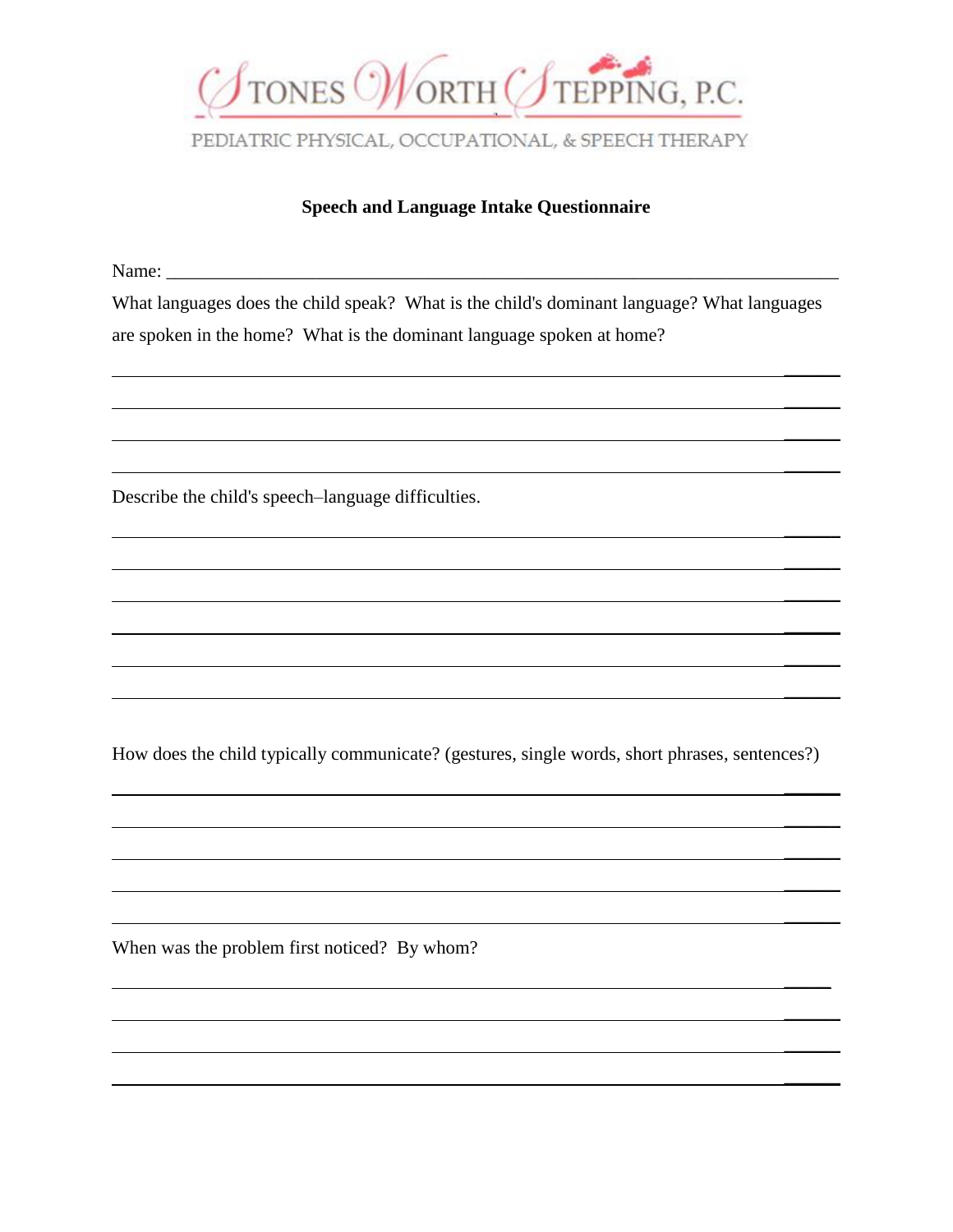Is the child aware of the problem? If yes, how does he or she feel about it?

When the child is with parents or other loved ones, how does the child express a desire for affection? \_\_\_\_\_\_

 $\overline{\phantom{a}}$ 

 $\overline{\phantom{a}}$ 

 $\mathcal{L}$ 

 $\mathcal{L}$ 

 $\overline{\phantom{a}}$ 

 $\mathcal{L}$ 

 $\mathcal{L}$ 

 $\mathcal{L}$ 

 $\overline{\phantom{a}}$ 

 $\mathcal{L}$ 

 $\mathcal{L}$ 

 $\mathcal{L}$ 

 $\mathcal{L}$ 

 $\mathcal{L}$ 

 $\mathcal{L}$ 

 $\mathcal{L}$ 

 $\mathcal{L}$ 

 $\overline{\phantom{a}}$ 

 $\overline{\phantom{a}}$ 

 $\mathcal{L}$ 

 $\overline{\phantom{a}}$ 

 $\overline{\phantom{a}}$ 

 $\mathcal{L}$ 

 $\mathcal{L}$ 

If the child gets hurt, how does he or she seek comfort? \_\_\_\_\_\_

How does the child respond when others attempt to engage the child in play or conversation?

\_\_\_\_\_\_\_\_\_\_\_\_\_\_\_\_\_\_\_\_\_\_\_\_\_\_\_\_\_\_\_\_\_\_\_\_\_\_\_\_\_\_\_\_\_\_\_\_\_\_\_\_\_\_\_\_\_\_\_\_\_\_\_\_\_\_\_\_\_\_\_\_\_\_\_\_\_\_

Is echolalia present?

How does the child respond when the environment changes, (e.g., someone walks in, sudden noise)?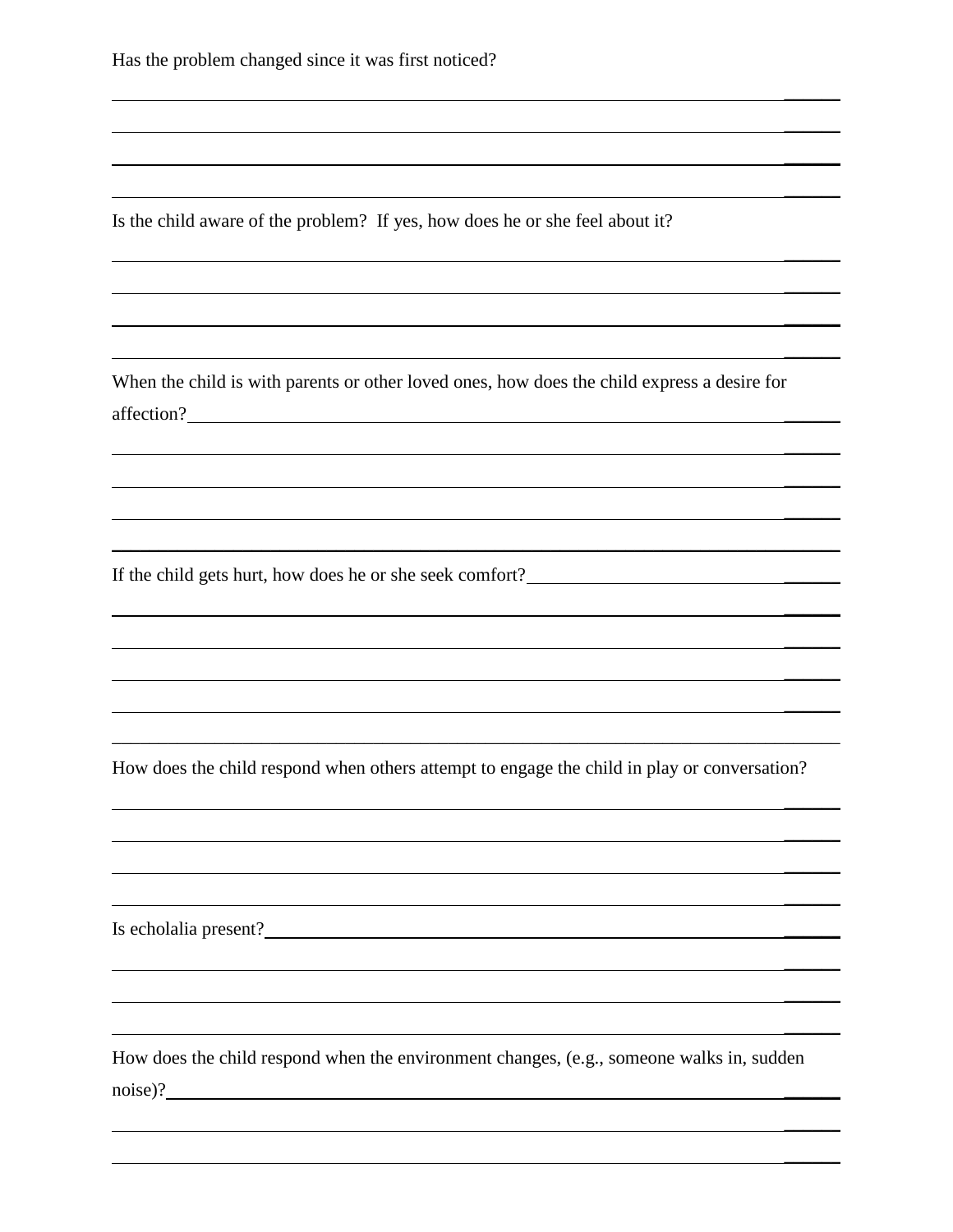| How does the child communicate wants or needs?                                                                                                                                                                                         |  |  |
|----------------------------------------------------------------------------------------------------------------------------------------------------------------------------------------------------------------------------------------|--|--|
|                                                                                                                                                                                                                                        |  |  |
|                                                                                                                                                                                                                                        |  |  |
|                                                                                                                                                                                                                                        |  |  |
| How does the child express emotions?                                                                                                                                                                                                   |  |  |
|                                                                                                                                                                                                                                        |  |  |
|                                                                                                                                                                                                                                        |  |  |
| Fear: Fear and the second contract of the second contract of the second contract of the second contract of the second contract of the second contract of the second contract of the second contract of the second contract of          |  |  |
|                                                                                                                                                                                                                                        |  |  |
|                                                                                                                                                                                                                                        |  |  |
|                                                                                                                                                                                                                                        |  |  |
|                                                                                                                                                                                                                                        |  |  |
| the control of the control of the control of the control of the control of the control of the control of the control of the control of the control of the control of the control of the control of the control of the control          |  |  |
|                                                                                                                                                                                                                                        |  |  |
|                                                                                                                                                                                                                                        |  |  |
|                                                                                                                                                                                                                                        |  |  |
|                                                                                                                                                                                                                                        |  |  |
|                                                                                                                                                                                                                                        |  |  |
|                                                                                                                                                                                                                                        |  |  |
|                                                                                                                                                                                                                                        |  |  |
|                                                                                                                                                                                                                                        |  |  |
| Does the child engage in pretend play?<br><u>Letter and the contract of the contract of the contract of the contract of the contract of the contract of the contract of the contract of the contract of the contract of the contra</u> |  |  |
|                                                                                                                                                                                                                                        |  |  |
|                                                                                                                                                                                                                                        |  |  |
|                                                                                                                                                                                                                                        |  |  |
| Does the child appropriately anticipate and predict?<br><u>Letter and the contract of the contract of the contract of the contract of the contract of the contract of the contract of the contract of the contract of the contract</u> |  |  |
|                                                                                                                                                                                                                                        |  |  |
|                                                                                                                                                                                                                                        |  |  |
|                                                                                                                                                                                                                                        |  |  |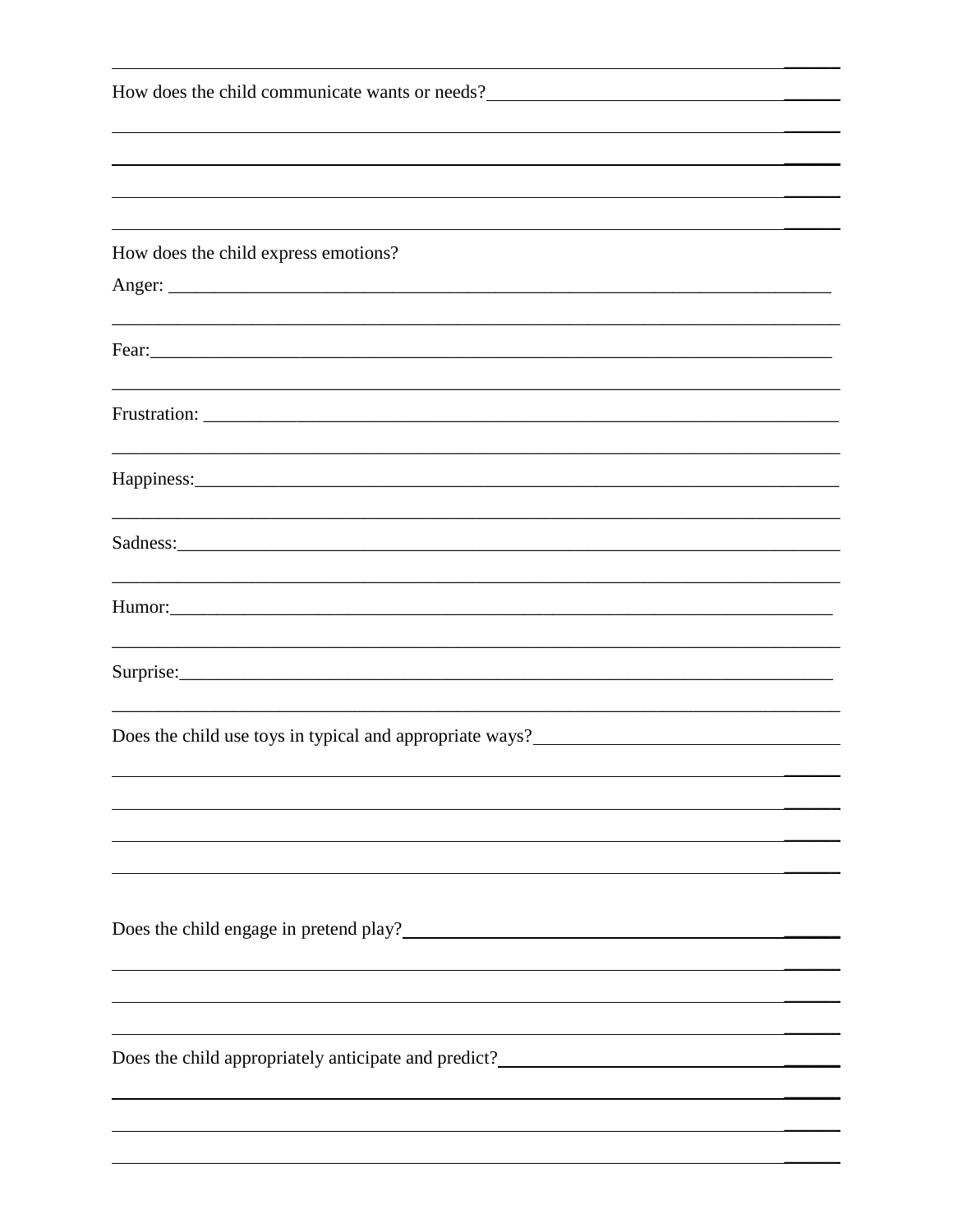Does the child function better in one-on-one settings in comparison to group settings? If yes, in what ways?

 $\overline{\phantom{a}}$ 

 $\mathcal{L}$ 

 $\mathcal{L}$ 

 $\overline{\phantom{a}}$ 

 $\mathcal{L}$ 

 $\mathcal{L}$ 

 $\frac{1}{2}$ 

 $\overline{\phantom{a}}$ 

 $\frac{1}{2}$ 

 $\overline{\phantom{a}}$ 

 $\mathcal{L}$ 

 $\mathcal{L}$ 

 $\frac{1}{2}$ 

 $\frac{1}{2}$ 

 $\overline{\phantom{a}}$ 

 $\overline{\phantom{a}}$ 

 $\mathcal{L}$ 

\_\_\_\_\_\_ \_\_\_\_\_\_

 $\_$ 

\_\_\_\_\_\_ \_\_\_\_\_\_

\_\_\_\_\_\_\_\_\_\_\_\_\_\_\_\_\_\_\_\_\_\_\_\_\_\_\_\_\_\_\_\_\_

If the child tries to communicate and is not understood, how does the child react?

Are there any other speech, language, or hearing problems in your family? If yes, please describe.

Are there or have there ever been any feeding difficulties (e.g., problems with sucking, swallowing, drooling, chewing)? If yes, describe. \_\_\_\_\_\_\_\_\_\_\_\_\_\_\_\_\_\_\_\_\_\_\_\_\_\_\_\_\_\_\_

Describe the child's response to sound (e.g., responds to all sounds, responds to loud sounds only, inconsistently responds to sounds).  $\Box$ 

\_\_\_\_\_\_\_\_\_\_\_\_\_\_\_\_\_\_\_\_\_\_\_\_\_\_\_\_\_\_\_\_\_\_\_\_\_\_\_\_\_\_\_\_\_\_\_\_\_\_\_\_\_\_\_\_\_\_\_\_\_\_\_\_\_\_\_\_\_\_\_\_\_\_\_\_\_\_

How does the child interact with others (e.g., shy, aggressive, uncooperative)?